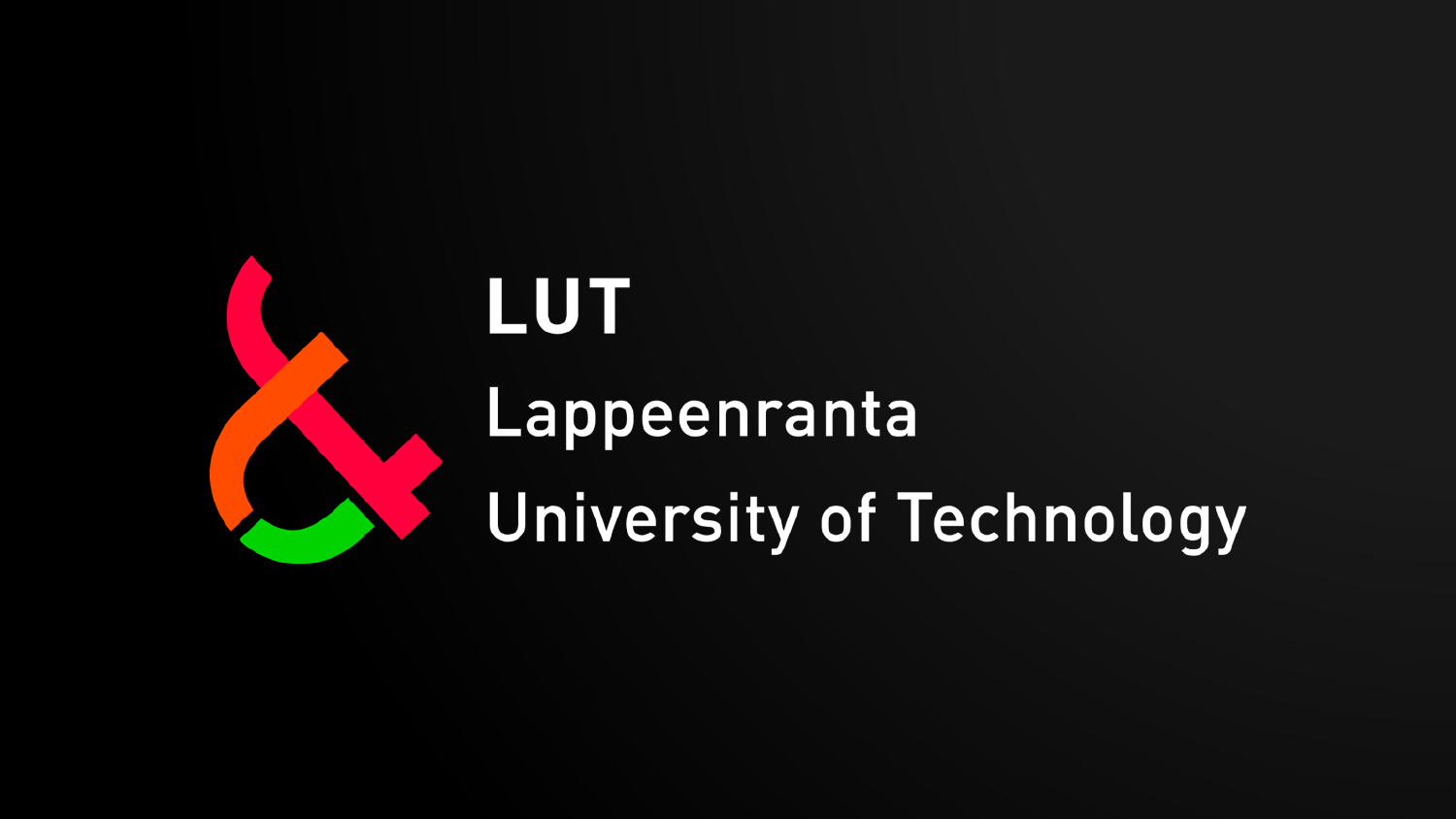#### **DYNAMIC SIMULATION OF BIOENERGY FACILITY LOCATIONS IN GIS ENVIRONMENT**

**Agent-Based simulation**

**Temporal and spatial variation is taken account**

**European area 37 countries**

**Large dataset imported to model**

**Mika Aalto, Olli-Jussi Korpinen, Tapio Ranta**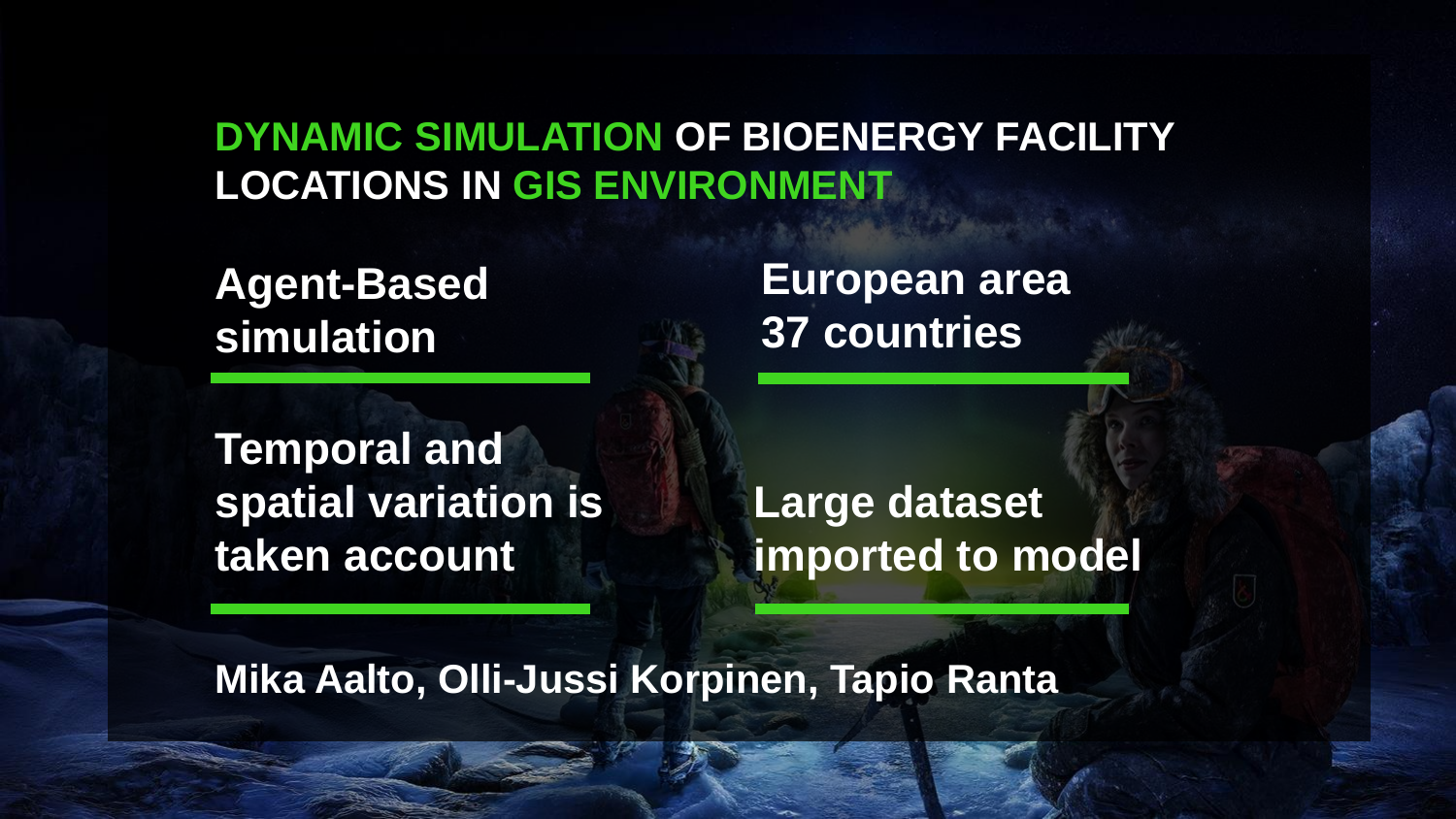## **Why dynamic simulation**



- **Increase interest for forest-based bioenergy and biorefining facilities** 
	- − New facilities are planned all around European
- **Many tools for decision making** 
	- − GIS for spatial distribution
	- − LCA for environment impact
	- − Surveys for local opinions
	- − etc.
- Temporal variation can be studied by dynamic simulation
- **Agent-based modelling can be used with large datasets**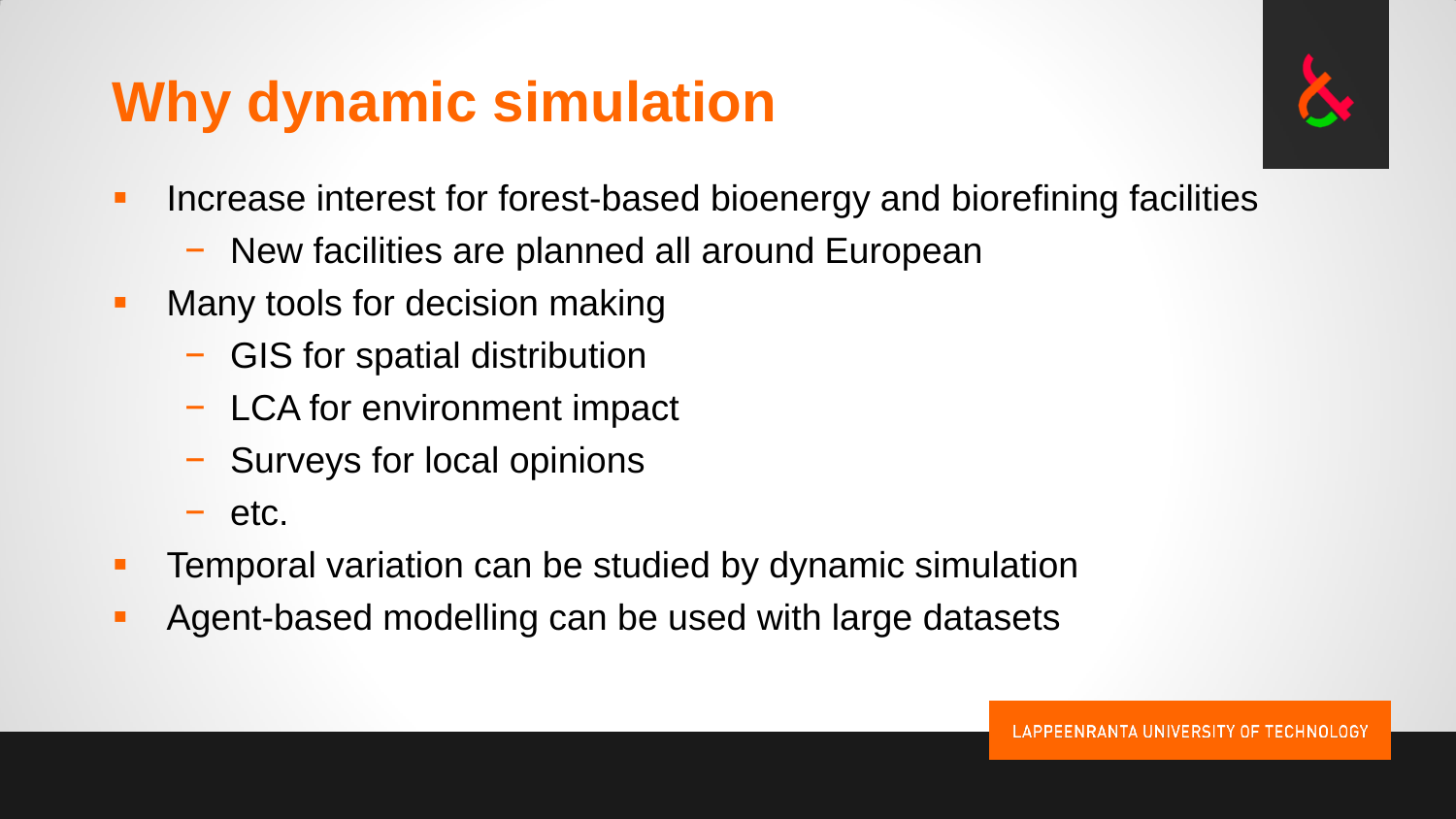## **Model in short**



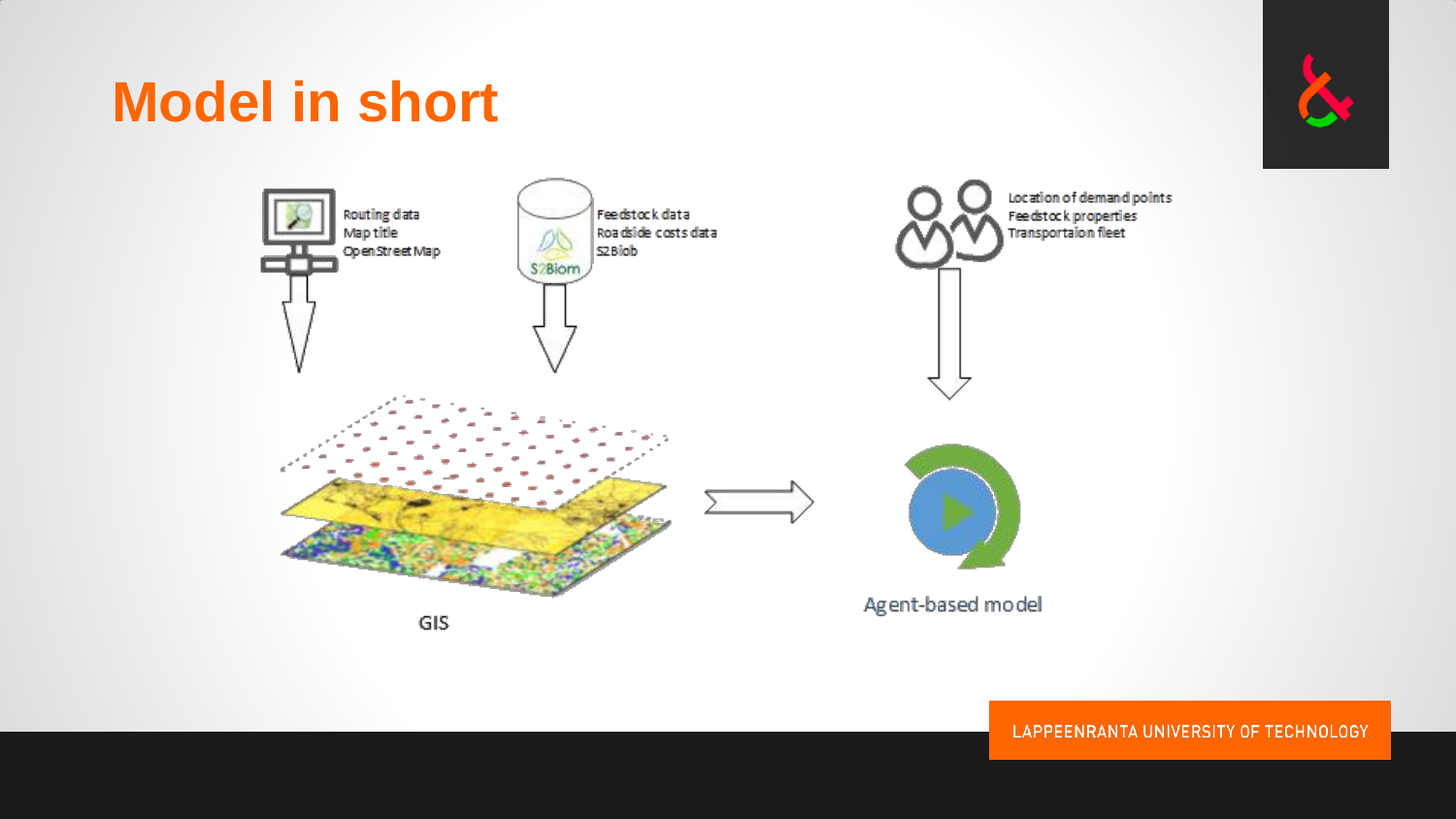## **Feedstock availability data**



- **Provided by S2Biom [\(www.S2Biom.eu](http://www.s2biom.eu/))**
- Data estimation for 2020
- **Two sub categories are used from main category of wood production** and primary residues from forests:
	- − Primary forest biomass
		- Include stem and crown biomass from felling and thinning
	- − Forest residues
		- Includes logging residues from felling and thinning
- **Nodel excludes stumps**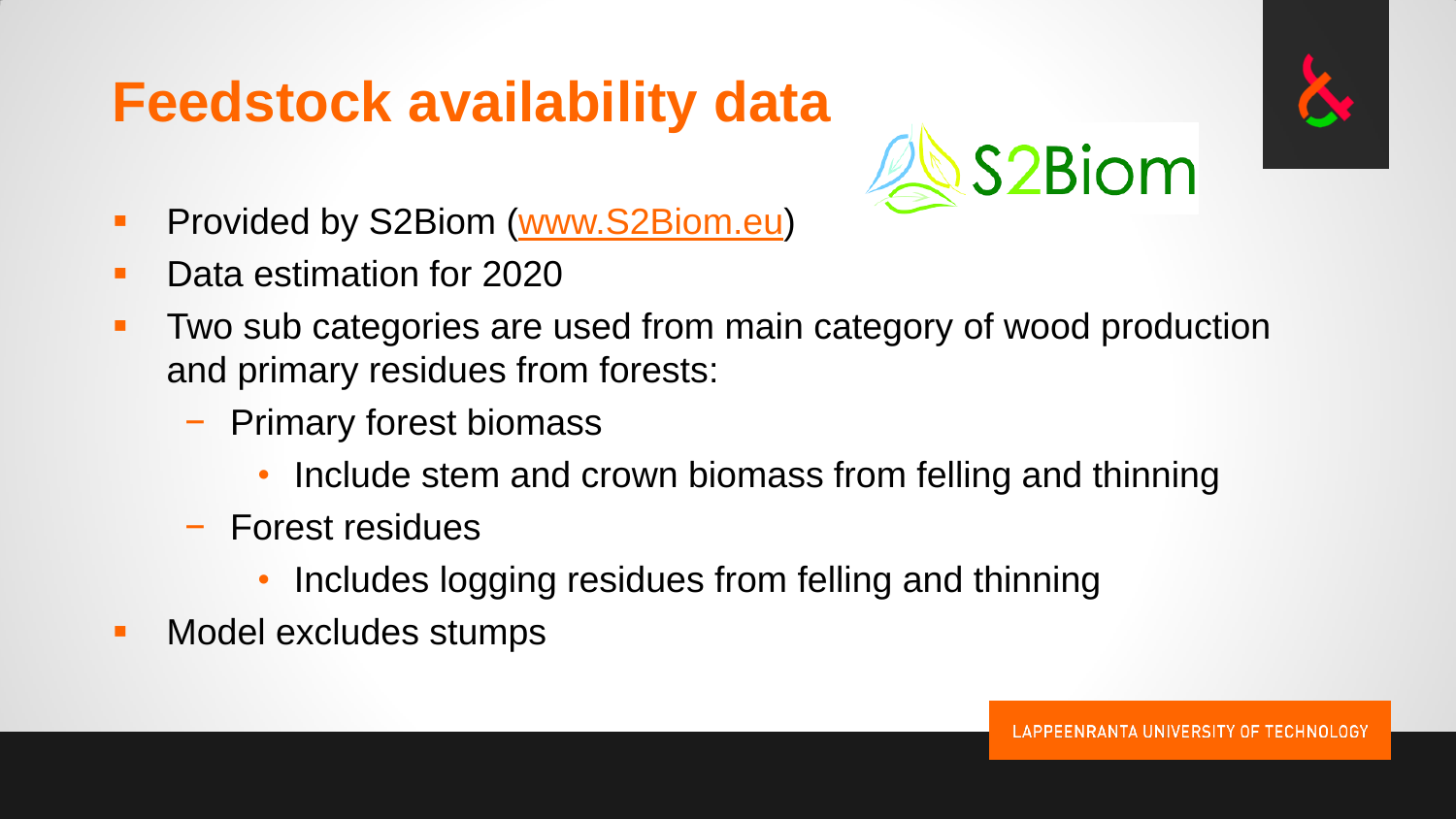## **Simulation model**

- **Nersatile**
- **User define demand point location**



- − Feedstock availability information is imported to the model for country where demand point location falls in.
- Operations needed to do feedstock are included by time and cost in the model
- **Possibility to have fuel terminal close proximity to the demand point**
- **Fuel may arrive by long distance transportation**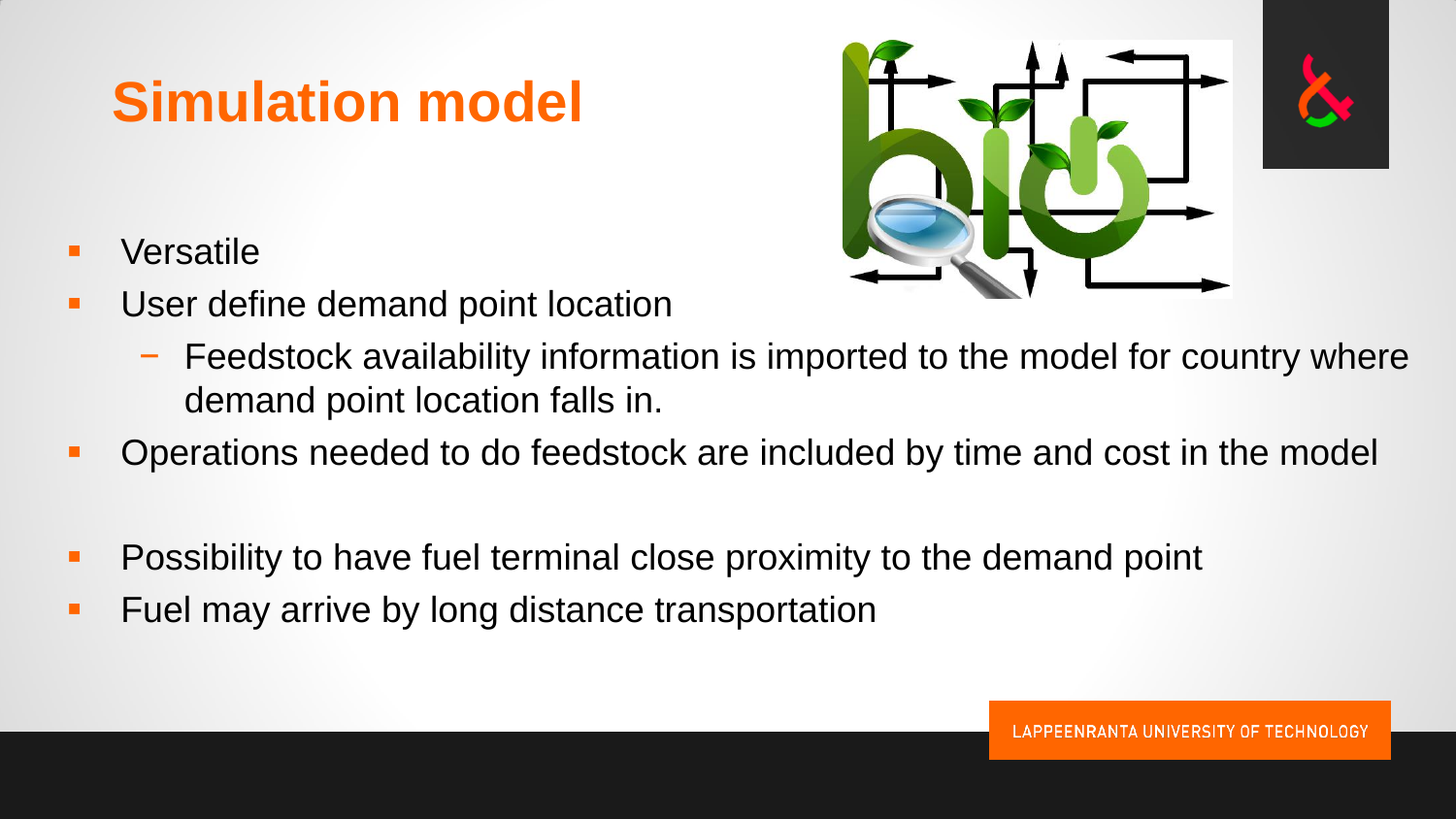## **Study case**

- **Eight locations**
- Demand set to 100 000 tons
- Maximum Gather radius 150 km
- Reserve fuel costs  $130 \text{ } \infty$ /ton
	- − 5 MWh/ton
- **Facilities assumed to be CHP**

| <b>Fuel</b><br>type | <b>Energy</b><br>content<br>of raw<br>material<br>[MWh/ton] | <b>Truck</b><br>transport<br>cost<br>[€/ton/km] | <b>Comminution</b><br>cost [€/ton] | <b>Unloading</b><br>costs<br>[€/ton] | <b>Density</b><br>before<br>comminution<br>[ton/ $m^3$ <sub>-loose</sub> ] | <b>Density after</b><br>comminution<br>$[ton/m3$ -loose] |
|---------------------|-------------------------------------------------------------|-------------------------------------------------|------------------------------------|--------------------------------------|----------------------------------------------------------------------------|----------------------------------------------------------|
| <b>Primary</b>      | 3,2                                                         | 0,16                                            | 4,64                               | 1,40                                 | 0,3                                                                        | 0,15                                                     |
| <b>Residue</b>      | 3,2                                                         | 0,20                                            | 4,32                               | 4,00                                 | 0,3                                                                        | 0,3                                                      |



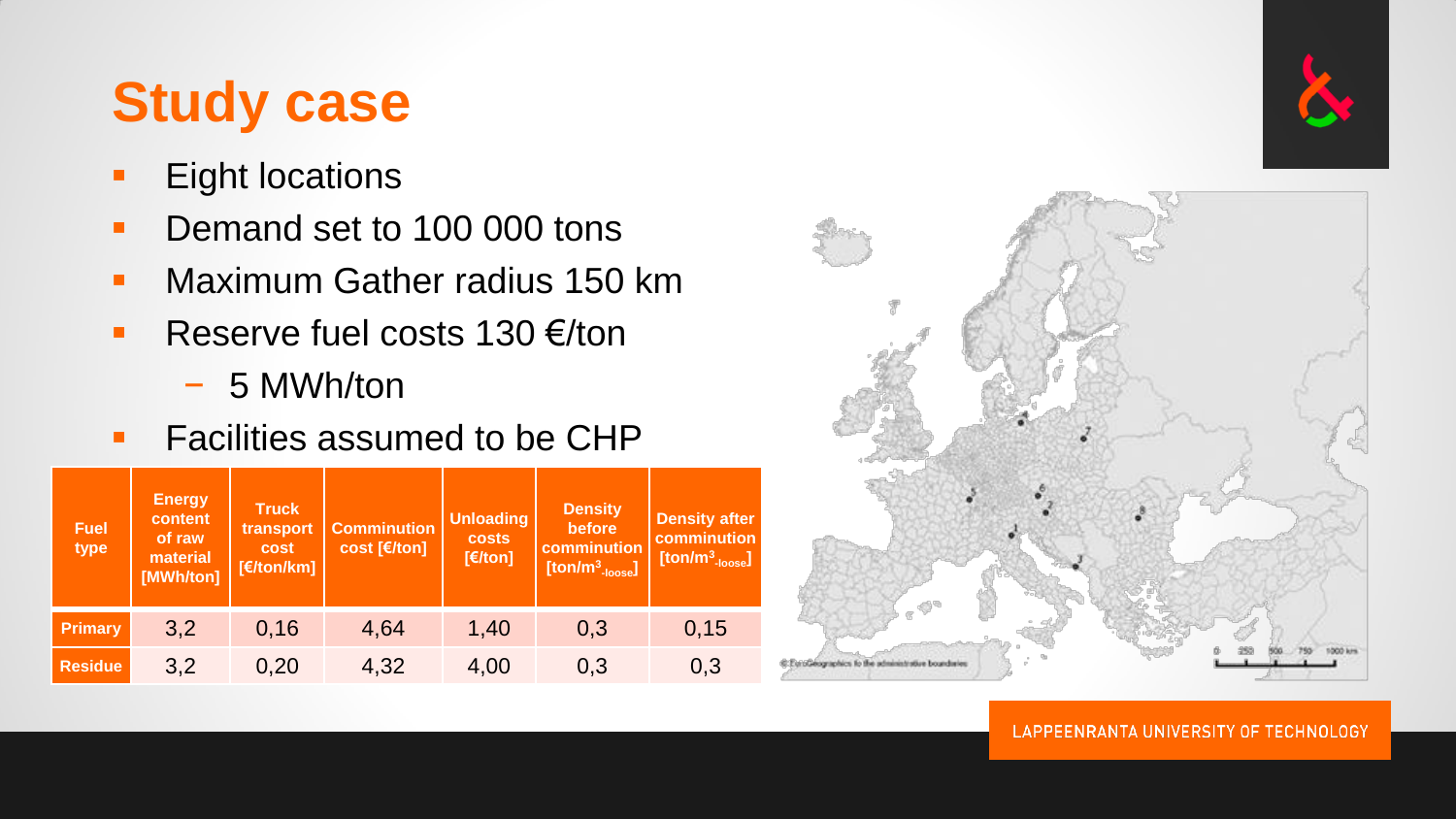### **Results**





Delivered primery forest biomass Delivered forest residues

■ Reserve fuel

• Over 60 000 m<sup>3</sup>-loose storage needed most biomass used locations (2,6 and 8)



**LAPPEENRANTA UNIVERSITY OF TECHNOLOGY**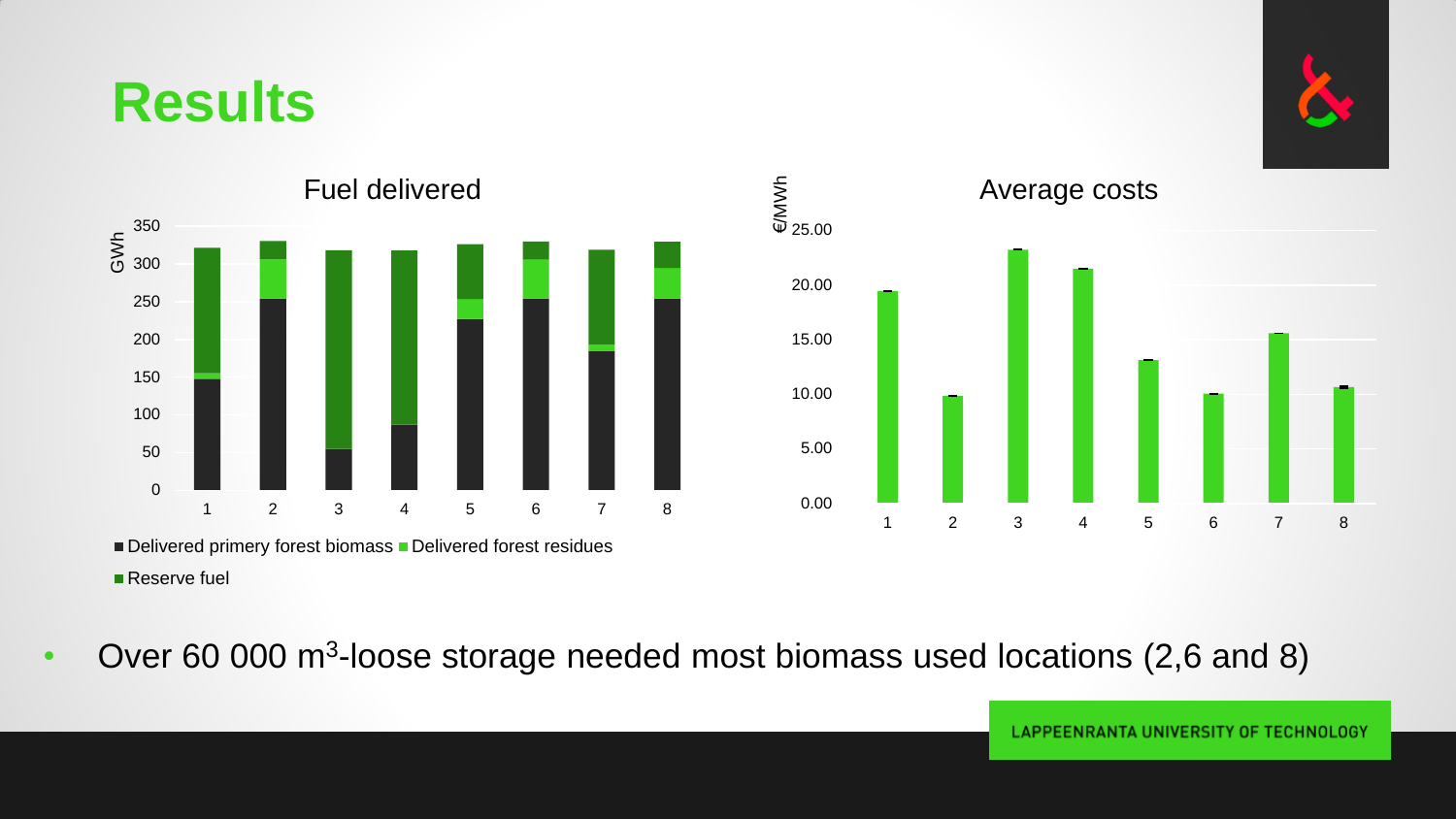## **Revaluation of study case**



- Huge storage area is needed if biomass is used
	- Terminal is located near demand point
		- Cost of transport fuel from terminal to demand point was set to 3.00 €/Trip
		- Fuel is comminuted at terminal
- Locations near coastline and rural areas have limited supply
	- Two long distance vehicles is set to deliver fuel to demand point
		- 500 tons four time every month
		- 1000 tons five time every month at high demand season (October – March)
	- Uncomminuted fuel and costs 50 €/ton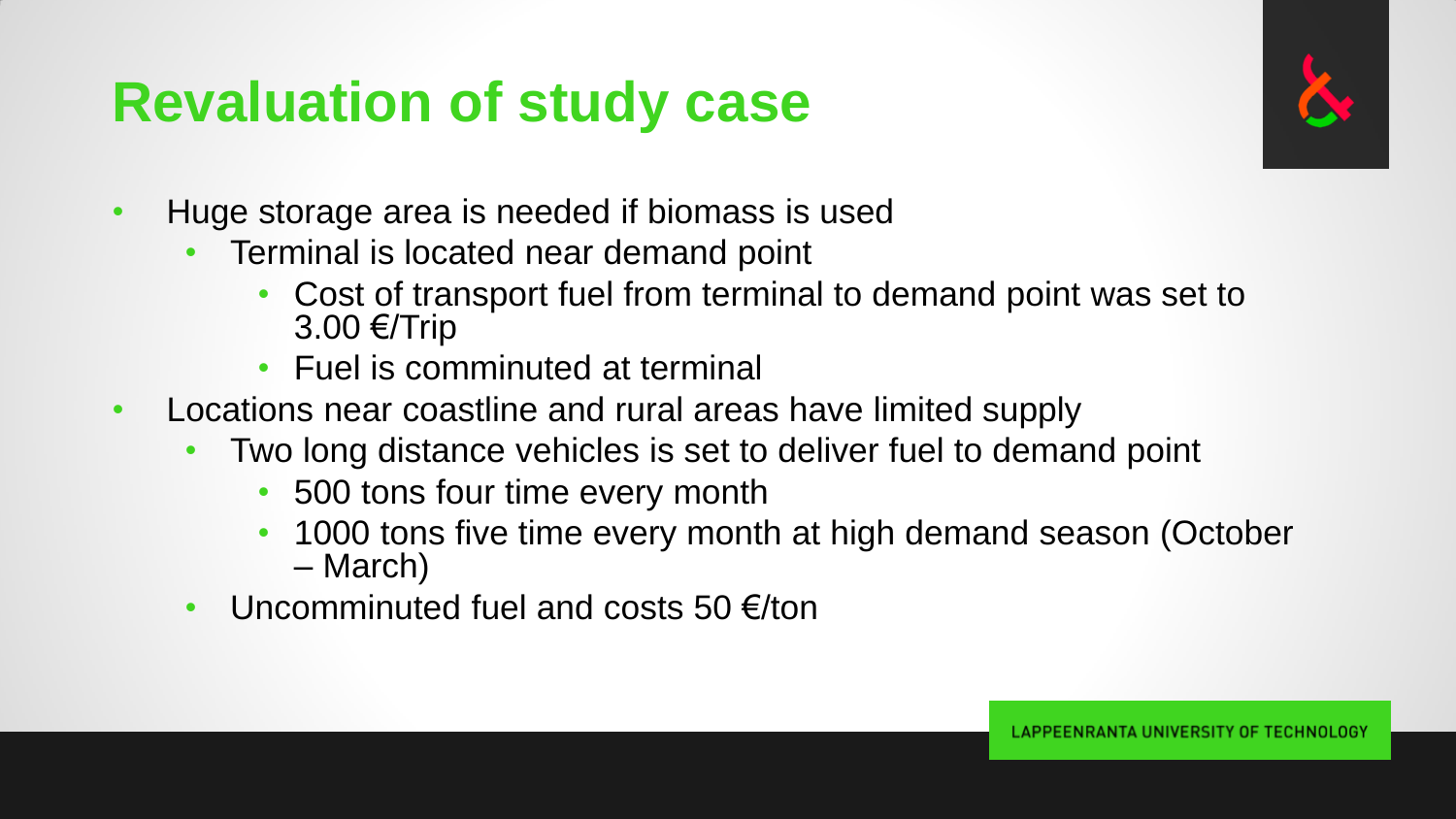## **Results of revaluation case**



0 50 100 150 200 250 ⋚<br>⊙ 300 350 1 2 3 4 5 6 7 8 Delivered primery forest biomass Delivered forest residues Long Distance Deliveries Reserve fuel

Fuel delivered



Average costs

• 5000 m<sup>3</sup>-loose storage needed at demand site

**LAPPEENRANTA UNIVERSITY OF TECHNOLOGY**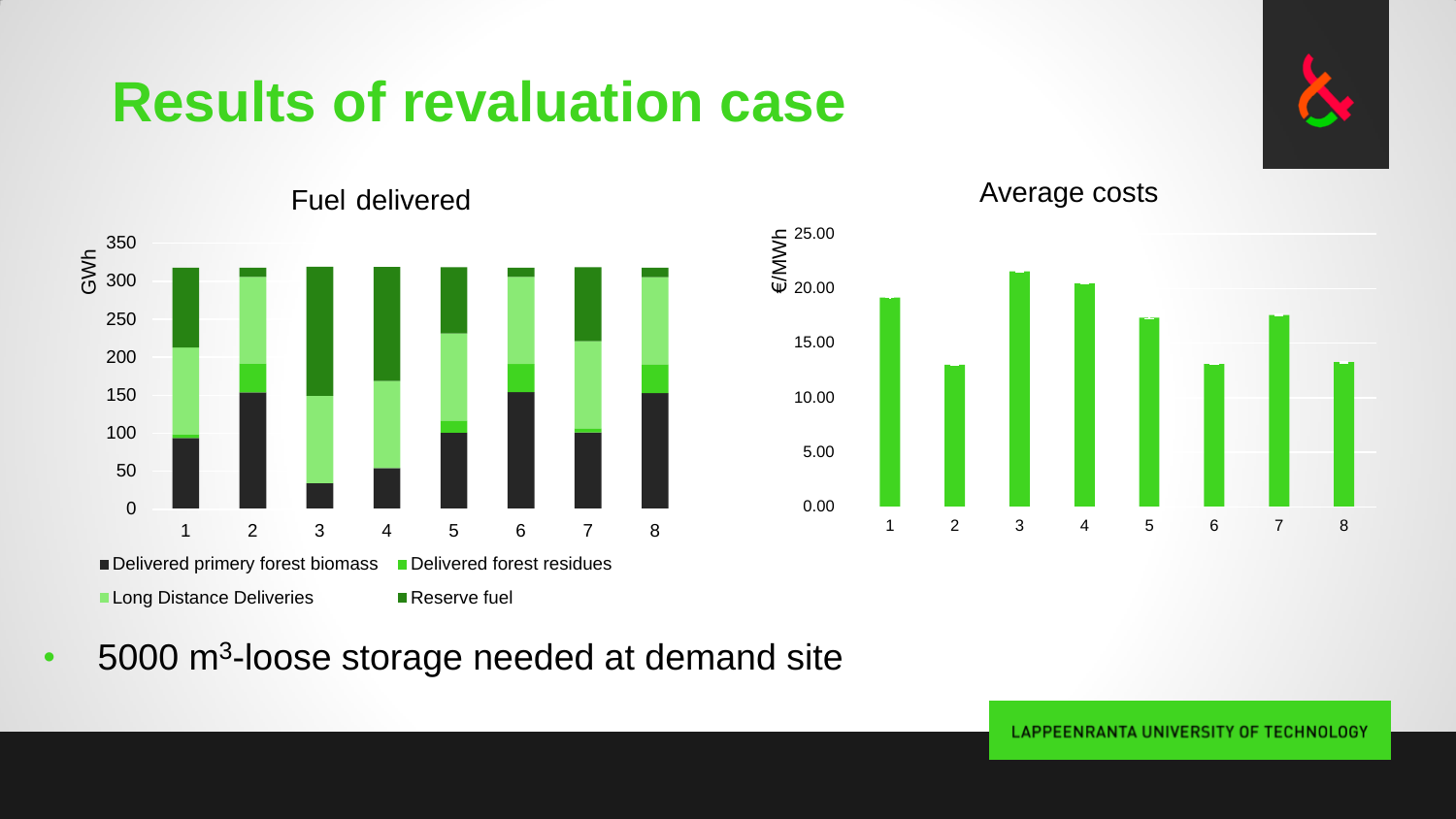## **Conclusions**

- Dynamic simulation takes temporal variables account
- GIS take spatial variables account
- Possibility to study multiple locations at European area
- Give new tool for study planning phase facilities
- Dynamic simulation is more compare oriented study method
	- $\triangleright$  GIS analyze more suited to find optimal locations
		- $\rightarrow$  These locations may be verified by dynamic simulation